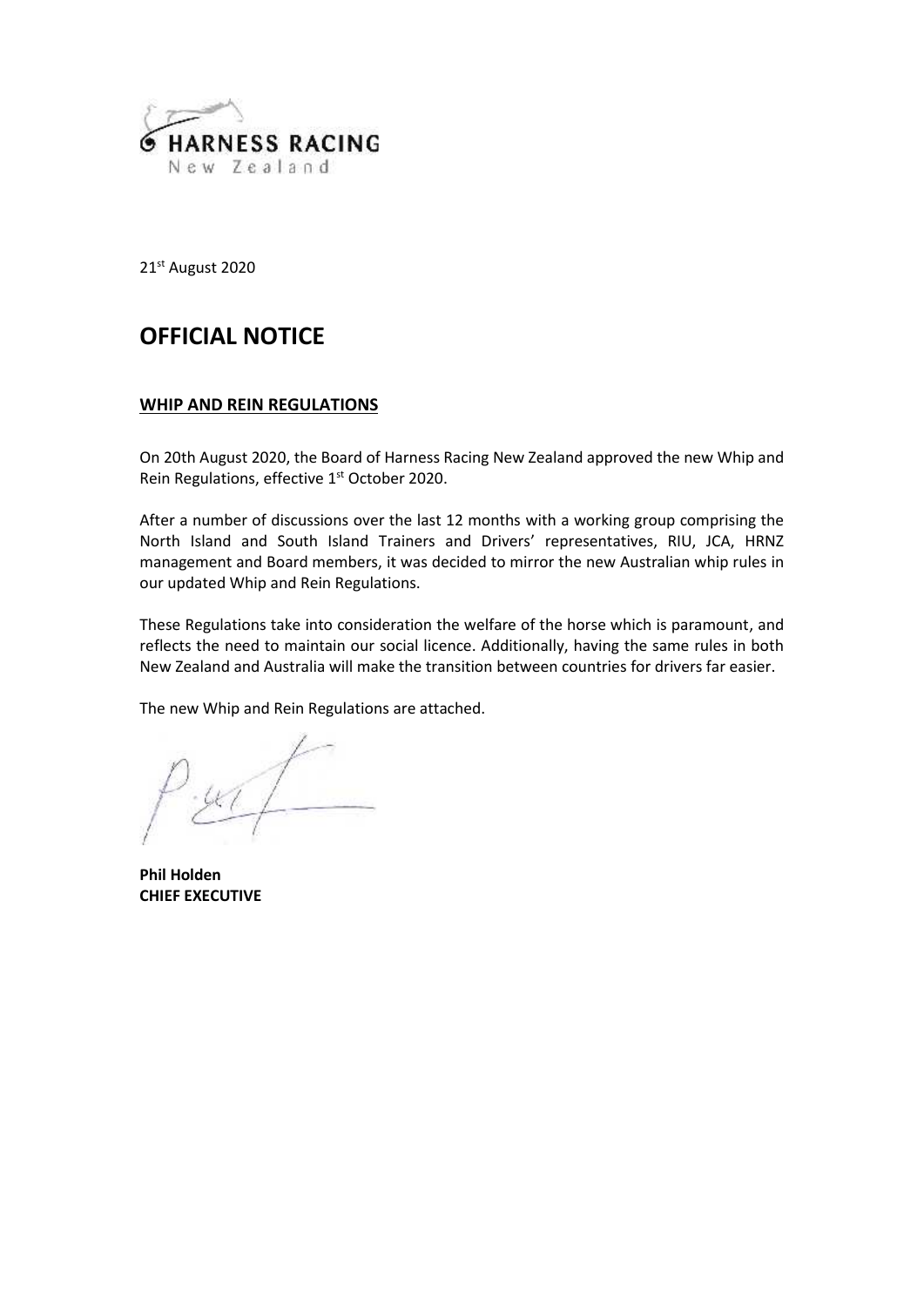

# **WHIP AND REIN REGULATIONS**

## PART 1 PRELIMINARY PROVISIONS

## **1. NAME AND COMMENCEMENT**

- 1.1 These regulations are the Whip and Rein Regulations made by the Board under rule 866 of the New Zealand Rules of Harness Racing and Rules and clause 14.4 of the Constitution of Harness Racing New Zealand Incorporated.
- 1.2 These regulations come into force on 1 October 2020.

#### PART 2 APPROVED WHIPS

#### **2. APPROVAL OF WHIP**

- 2.1 A Stipendiary Steward may approve for use a whip that:
	- 2.1.1 has a maximum overall length of 1200 mm or less;
	- 2.1.2 is flexible with a core of fiberglass with a handle base and shaft;
	- 2.1.3 has a leather keeper to a maximum 60 millimetres in length and 20 millimetres in width; and
	- 2.1.4 is coloured black or dark tan.
- 2.2 A list of approved whips is set out in the First Schedule.
- 2.3 A driver may only use an approved whip.
- 2.4 A driver shall not use or carry a metal lined whip.
- 2.5 A whip may not be modified other than any whip sold with a cracker or tassel must have these removed prior to use.
- 2.6 A driver may only use a whip that is maintained in good condition and complies with the requirements of this regulation.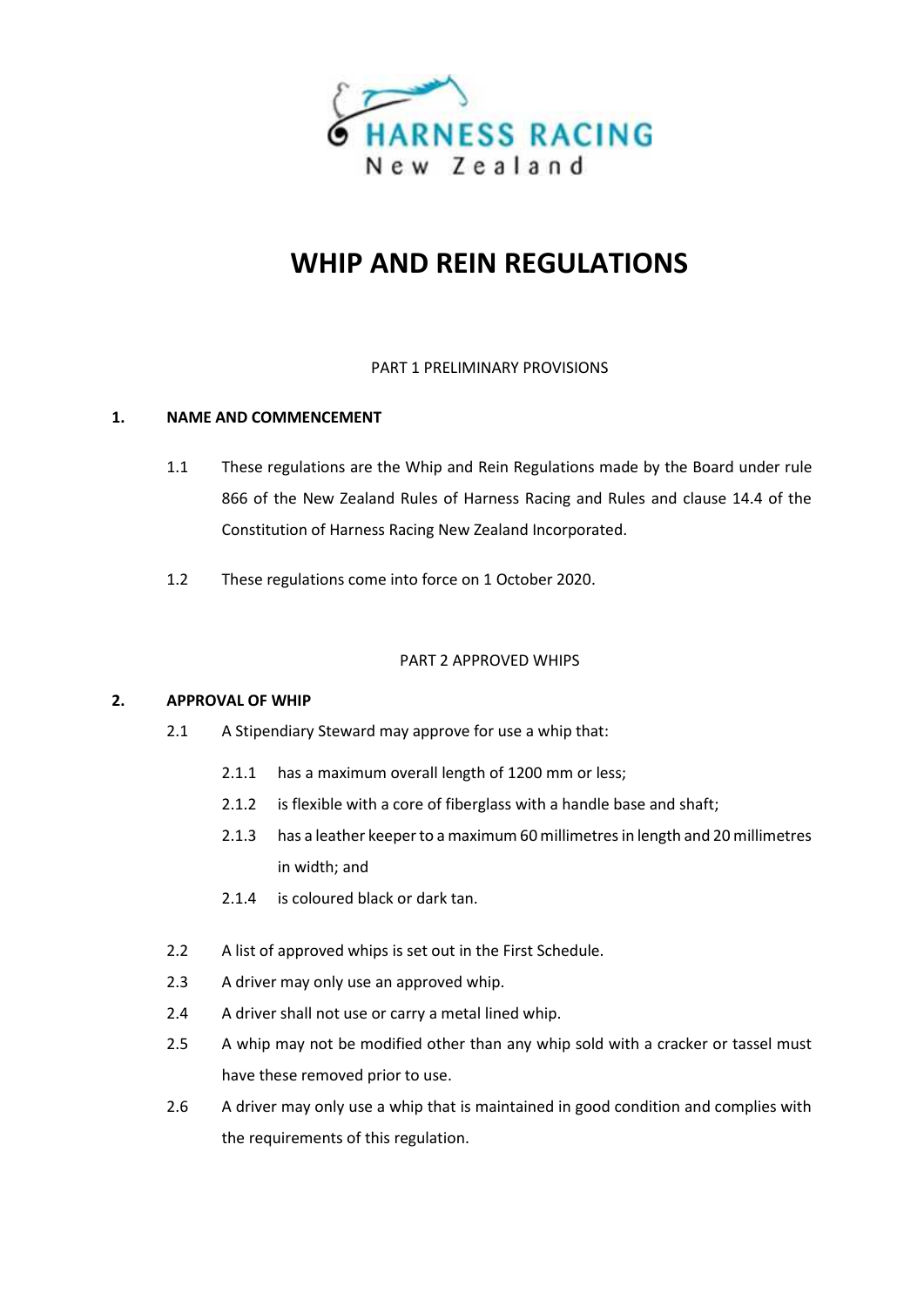#### PART 3 USE OF THE WHIP

#### **3. USE OF THE WHIP**

- 3.1 A driver may only apply the whip in a wrist only flicking motion whilst holding a rein in each hand with the tip of the whip pointed forward in an action which does not engage the shoulder.
- 3.2 For the purposes of clause 3.1, "wrist only flicking motion" means:
	- 3.2.1 Ensuring no force is generated by the use of the elbow or shoulder when applying the whip.
	- 3.2.2 The forearm is not raised beyond forty-five degrees relative to the racing surface.
	- 3.2.3 Not applying the whip with overt force.
- 3.3 A driver shall not use a whip in an unapproved manner.
- 3.4 For the purposes clause 3.3 a driver shall be deemed to have used the whip in an unapproved manner in the following circumstances which are not exclusive:
	- 3.4.1 If the whip is applied other than as permitted in clause 3.1.
	- 3.4.2 If the whip is applied excessively, continuously, or without allowing the horse time to respond.
	- 3.4.3 If the whip is applied when the horse:
		- 3.4.3.1 is not visibly responding.
		- 3.4.3.2 is not in contention.
		- 3.4.3.3 cannot maintain or improve its position.
		- 3.4.3.4 is clearly winning.
		- 3.4.3.5 has passed the winning post at the finish of a race.
	- 3.4.3 If the whip is used when the reins are lengthened so as to result in loose reining.
	- 3.4.4 If the whip is used in a prodding or jabbing fashion.
- 3.5 A driver must not use the whip in a manner which causes injury to a horse.